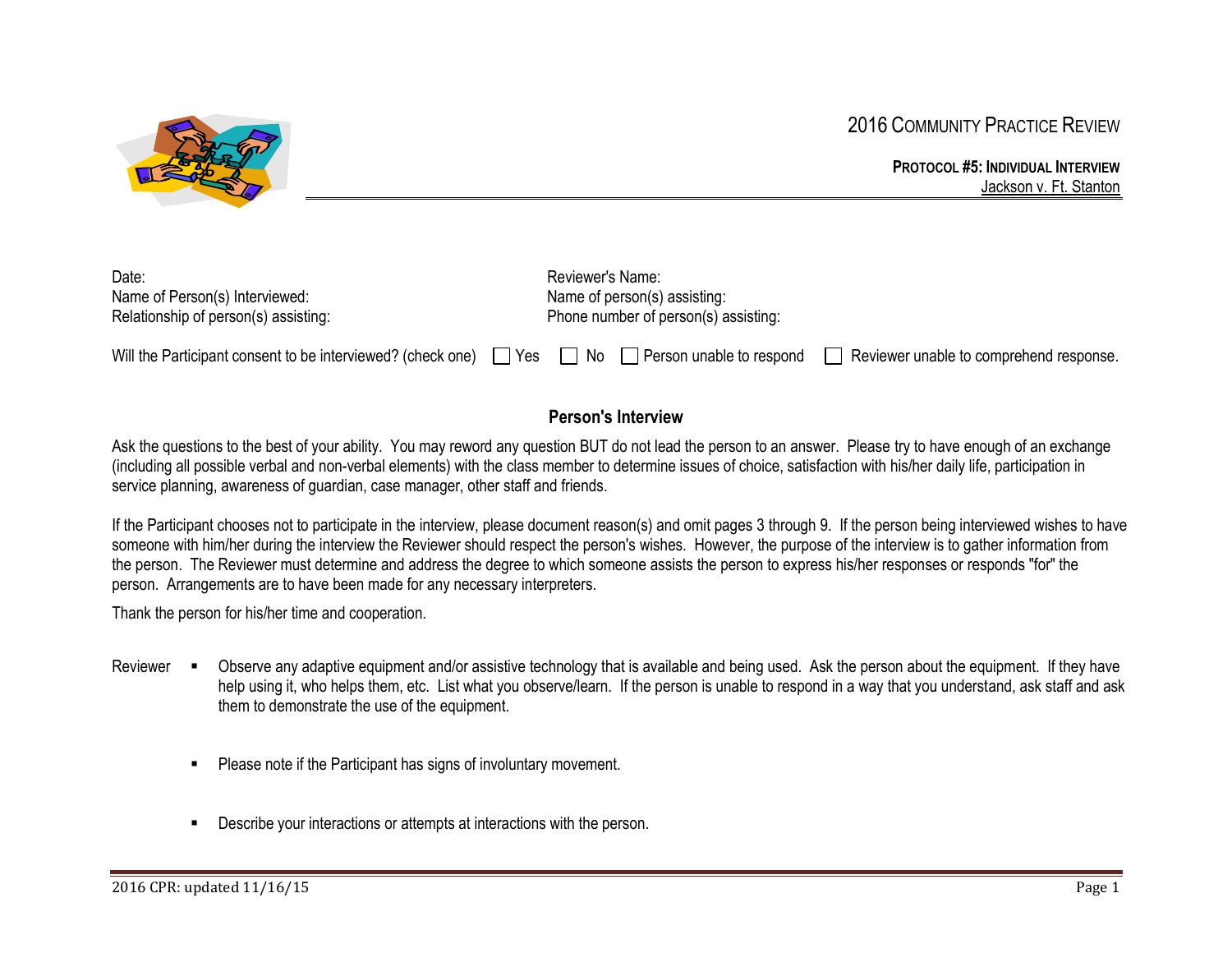|           | <b>CJ Remarks</b>                                                                                |
|-----------|--------------------------------------------------------------------------------------------------|
|           |                                                                                                  |
|           |                                                                                                  |
|           | Person's Interview                                                                               |
| А.        | Hi. My name is ____________________. What is your name?                                          |
|           | Person's Answer<br>□ Assistant's Answer                                                          |
| <b>B.</b> | Do you like where you live now? $\Box$ Yes $\Box$ No<br>$\Box$ CND<br>What do you like about it? |
|           | What do you not like about it?                                                                   |
|           | Person's Answer<br>□ Assistant's Answer □ Observation                                            |
|           | <b>CJ Remarks</b>                                                                                |
| C.        | Did you choose the place where you live? □ Yes □ No □ CND                                        |
|           | Person's Answer<br>Assistant's Answer   Observation                                              |
| D.        | Did you choose the people you live with? $\Box$ Yes<br>$\Box$ No<br>$\Box$ CND                   |
|           | Person's Answer<br>□ Assistant's Answer □ Observation                                            |
| Е.        | Do you get along with your housemates? □ Yes □ No □ CND                                          |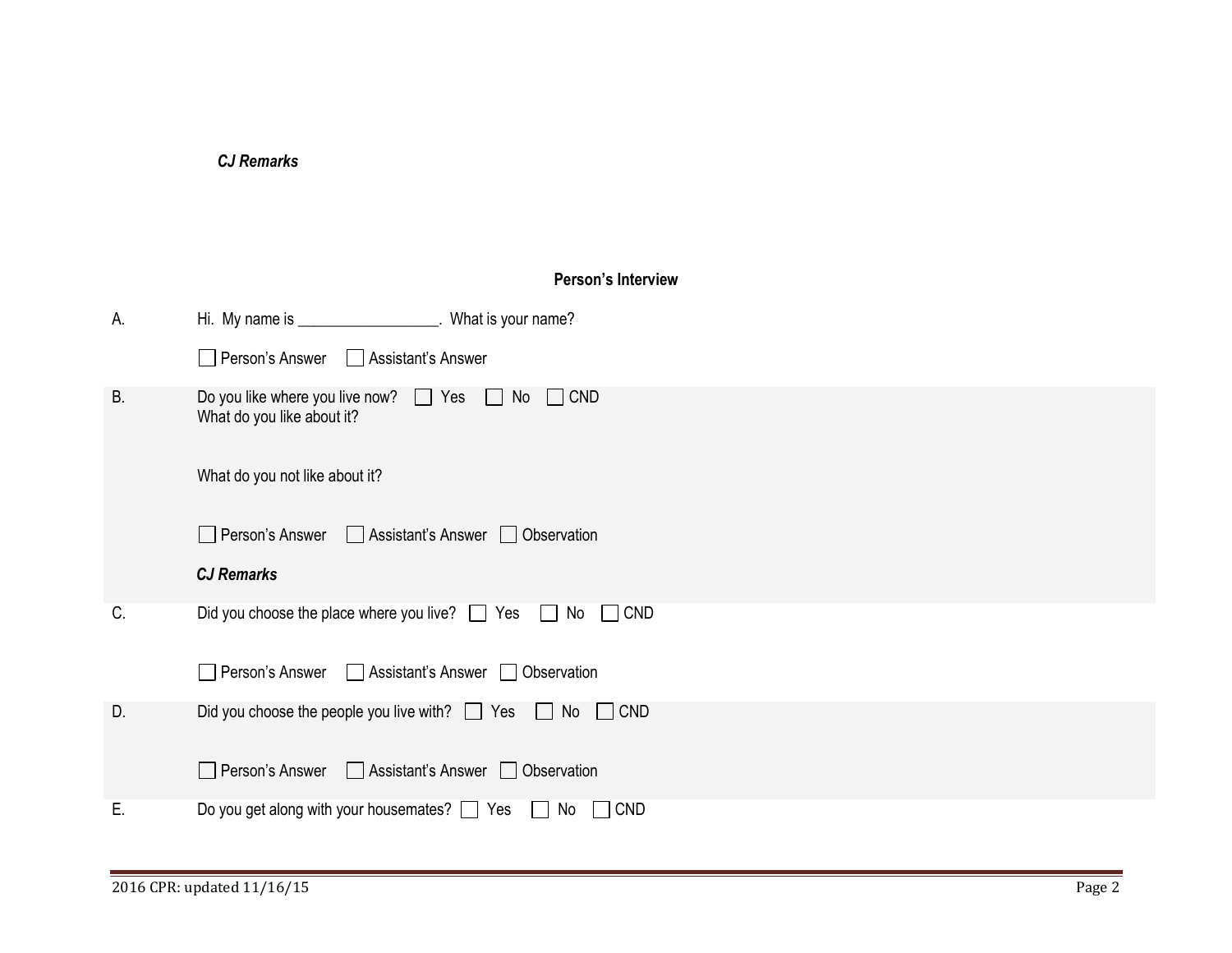|    | Person's Answer<br>Assistant's Answer <b>D</b> Observation                                                                                                                                |
|----|-------------------------------------------------------------------------------------------------------------------------------------------------------------------------------------------|
| F. | (If answer to D and/or E is no, ask this question.)                                                                                                                                       |
|    | Do you want to live with (check one) $\Box$ another person or $\Box$ live alone?                                                                                                          |
|    | Have you told your team? Thes, I've told the team, Tho, I haven't told the team. The CND                                                                                                  |
|    | How are they helping you?                                                                                                                                                                 |
|    | Person's Answer<br>Assistant's Answer <b>D</b> Observation                                                                                                                                |
|    | <b>CJ Remarks</b>                                                                                                                                                                         |
| G. | Do you feel safe and comfortable here? $\Box$ Yes<br>$\Box$ No $\Box$ CND<br>If "No", Can you tell me why you don't feel safe and comfortable? Have you told your team? Anyone else? Who? |
|    | How are they helping you?                                                                                                                                                                 |
|    | Person's Answer<br>□ Assistant's Answer □ Observation                                                                                                                                     |
|    | <b>CJ Remarks</b>                                                                                                                                                                         |
| Н. | Can you be by yourself as much as you want to? $\Box$ Yes $\Box$ No $\Box$ CND                                                                                                            |
|    | Person's Answer<br>□ Assistant's Answer □ Observation                                                                                                                                     |
|    | Do you take any medicine? $\Box$ Yes $\Box$ No<br>$\Box$ CND                                                                                                                              |
|    | What do you take? How does the medicine make you feel?                                                                                                                                    |
|    | Assistant's Answer<br>Person's Answer<br><b>Observation</b>                                                                                                                               |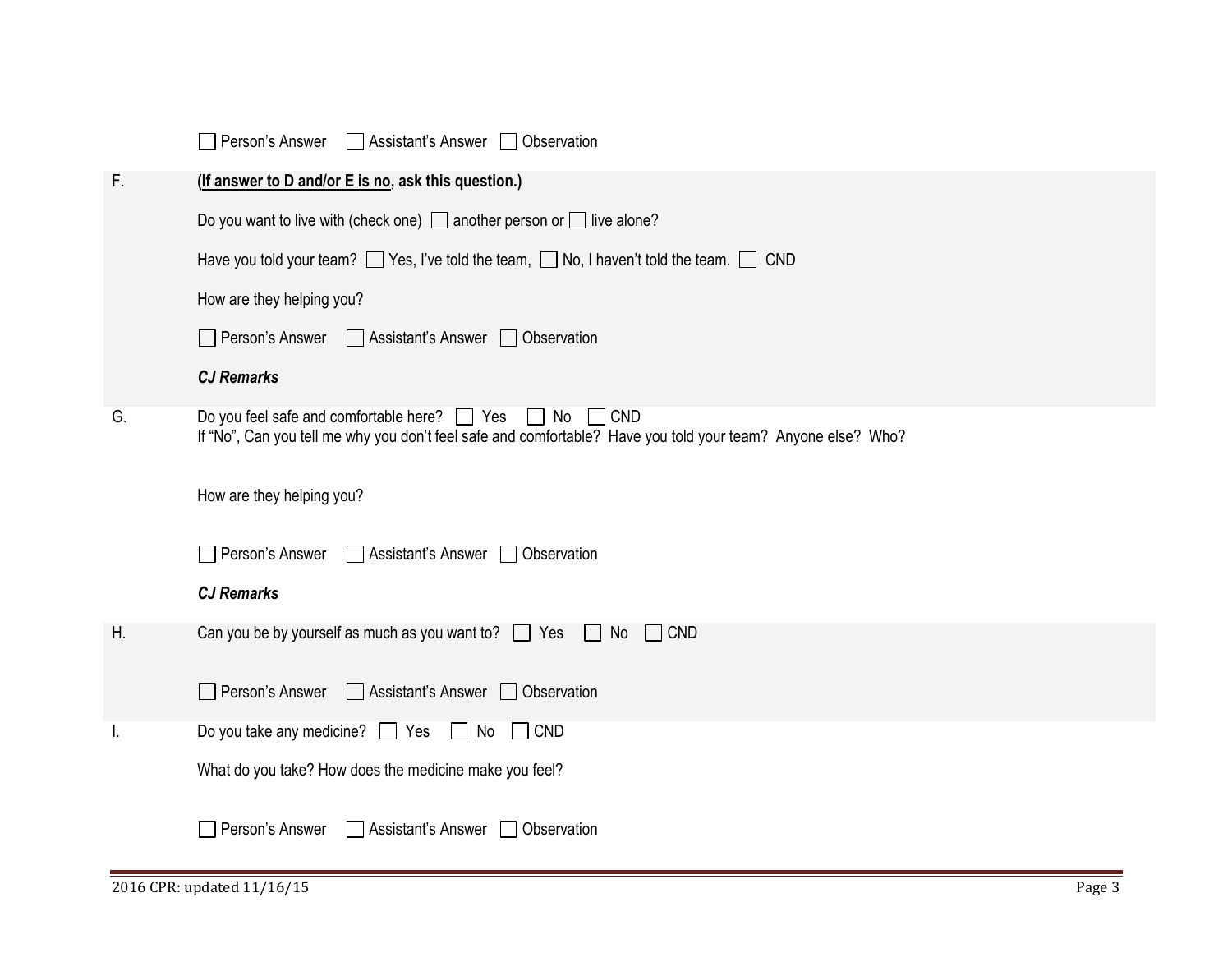| J. | a. Can you see your friends and family when you want to see them? $\Box$ Yes<br>$\Box$ CND<br>No               |
|----|----------------------------------------------------------------------------------------------------------------|
|    | b. What are some of your friends names?                                                                        |
|    | c. Are they paid staff?                                                                                        |
|    | Person's Answer<br>Assistant's Answer <b>Observation</b>                                                       |
|    | <b>CJ Remarks</b>                                                                                              |
| Κ. | When you have friends and family here, can you be alone with them? $\Box$ Yes<br>    No<br>$\vert$ $\vert$ CND |
|    | Person's Answer<br>Assistant's Answer <b>D</b> Observation                                                     |
| L. | Does anyone come into your bedroom without asking? $\Box$ Yes<br>CND<br>No<br>$\mathbf{1}$                     |
|    | Person's Answer<br>Assistant's Answer <b>D</b> Observation                                                     |
| M. | Can you use the phone when you want to? $\Box$ Yes $\Box$ No $\Box$ CND                                        |
|    | Person's Answer<br>Assistant's Answer <b>D</b> Observation                                                     |
| N. | Does someone help you around the house? $\Box$ Yes $\Box$ No<br>$\Box$ CND                                     |
|    | Person's Answer<br>Assistant's Answer   Observation                                                            |
| 0. | Did you choose the staff who help you at home? $\Box$ Yes $\Box$ No $\Box$ CND                                 |
|    | Person's Answer<br>Assistant's Answer   Observation                                                            |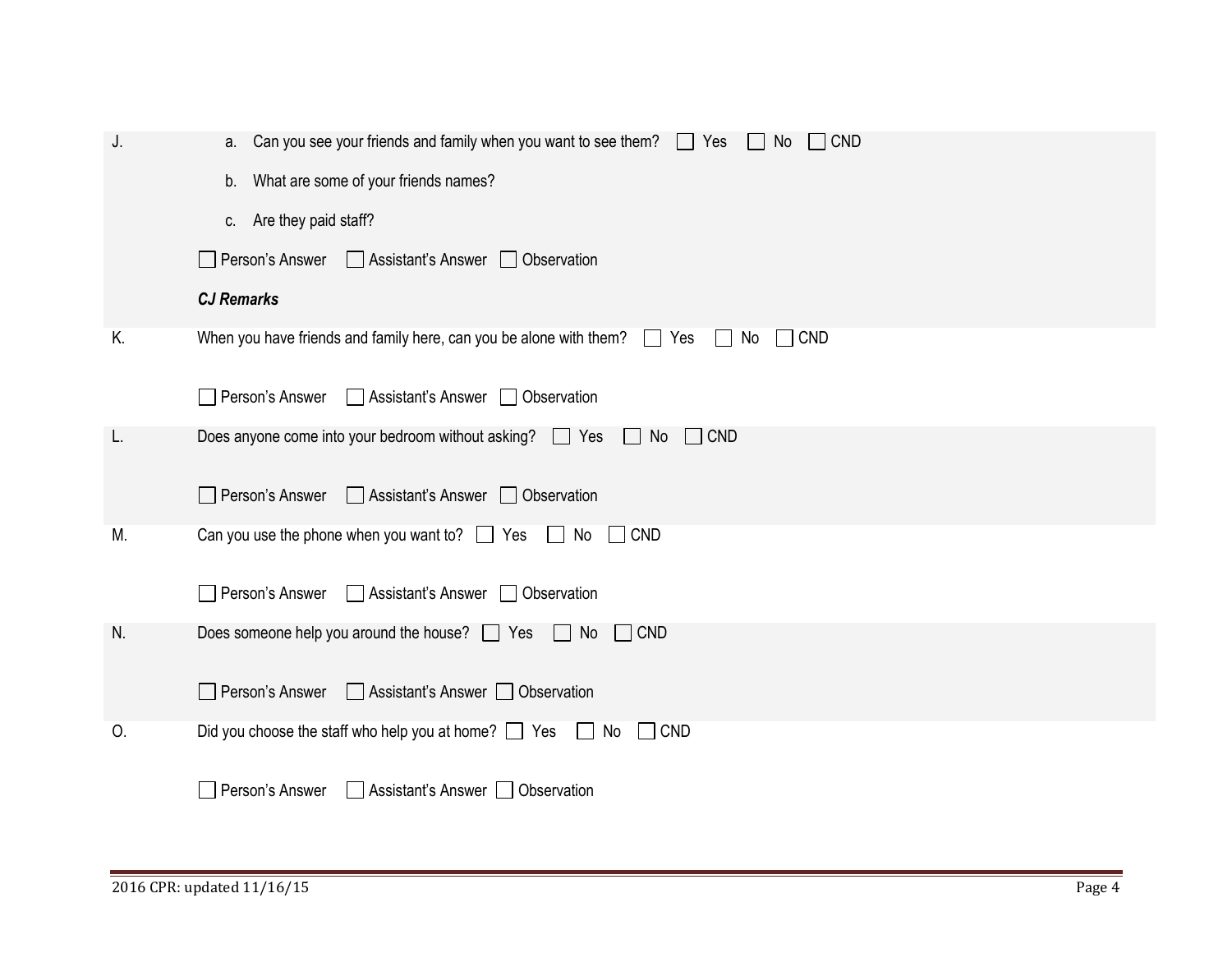| Ρ. | Do you like the staff who help you here? $\Box$ Yes $\Box$ No<br>$\Box$ CND                                                     |
|----|---------------------------------------------------------------------------------------------------------------------------------|
|    | Person's Answer<br>Assistant's Answer                                                                                           |
| Q. | Does someone help you with your money? $\Box$ Yes<br>$\Box$ CND<br>$\Box$ No                                                    |
|    | □ Assistant's Answer □ Observation<br>Person's Answer                                                                           |
| R. | Do you have your own money to spend when you go out? $\Box$ Yes<br>$\Box$ CND<br>No                                             |
|    | Person's Answer<br>Assistant's Answer   Observation                                                                             |
| S. | Can you spend your money the way you want to? $\Box$ Yes<br>$\Box$ CND<br>$\mathbb{R}^n$<br>No                                  |
|    | Person's Answer<br>□ Assistant's Answer □ Observation                                                                           |
| T. | Do you get your favorite foods and drinks in your home? Similar Yes Similar No Similar CND Look to see if they are in the home. |
|    | Person's Answer<br>□ Assistant's Answer □ Observation                                                                           |
| U. | If you do not like the food that you are served, what do you do? $\Box$ CND                                                     |
|    | Person's Answer<br>Assistant's Answer<br>Observation                                                                            |
|    | <b>CJ Remarks</b>                                                                                                               |
| V. | What happens if you are not hungry when a meal is served? $\Box$ CND                                                            |
|    | Person's Answer<br>Assistant's Answer   Observation                                                                             |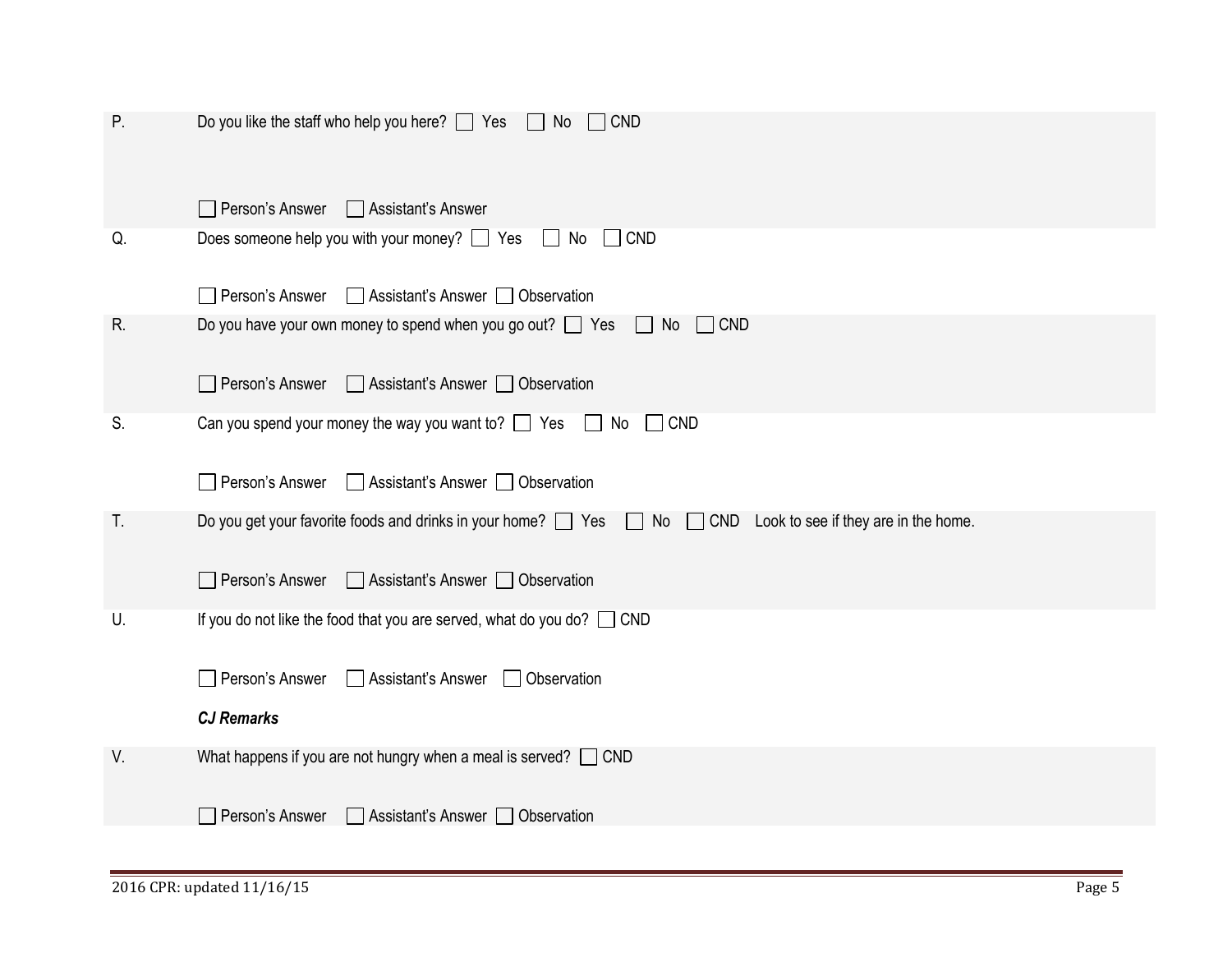|    | <b>CJ Remarks</b>                                                                                                              |
|----|--------------------------------------------------------------------------------------------------------------------------------|
| W. | Are you learning to make your own food? □ Yes □ No □ CND                                                                       |
|    | Who helps you?                                                                                                                 |
|    | Person's Answer<br>Assistant's Answer <b>D</b> Observation                                                                     |
| Χ. | Do you ever go out to eat? □ Yes □ No □ CND                                                                                    |
|    | How often? (look for evidence) Where? Who takes you?                                                                           |
|    | Person's Answer<br>Assistant's Answer   Observation                                                                            |
| Υ. | Where is your favorite place to go? Do you get a chance to go there often? How do you get there? Where else do you go for fun? |
|    | a. Are you a member of any group, club or team? $\Box$ Yes $\Box$ No $\Box$ CND If yes, list names of group(s):                |
|    | Person's Answer<br>Assistant's Answer   Observation                                                                            |
| Z. | Do you participate in cultural activities? $\Box$ Yes $\Box$ No<br>$\Box$ CND                                                  |
|    | If Yes, what are they?                                                                                                         |
|    | a. Do you get to participate as often as you'd like? $\Box$ Yes $\Box$ No. $\Box$ CND                                          |
|    | Person's Answer<br>Assistant's Answer   Observation                                                                            |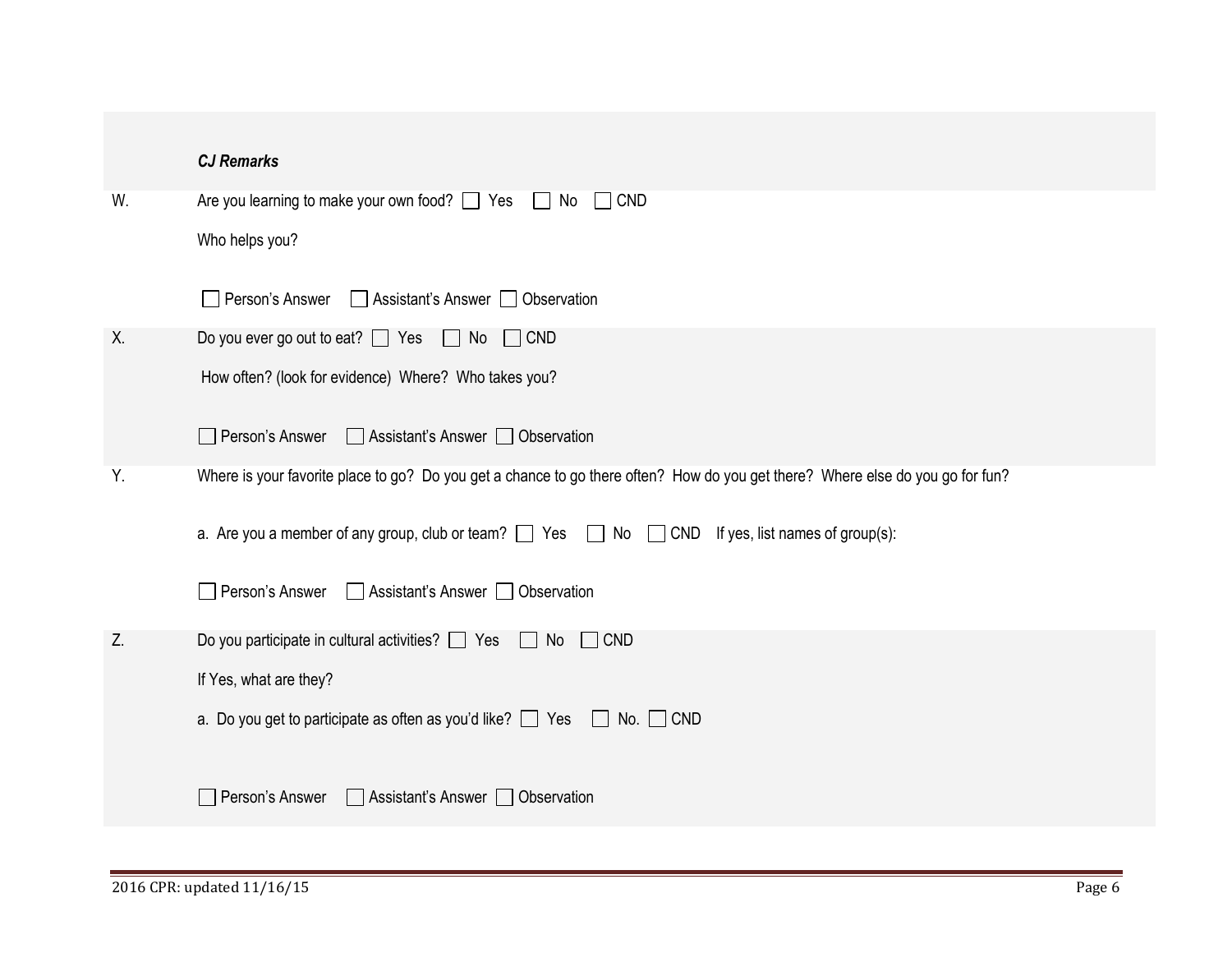| AA. | What do you do during the day? Do you like it? $\Box$ Yes $\Box$ No $\Box$ CND |  |
|-----|--------------------------------------------------------------------------------|--|
|     | How do you get there?                                                          |  |

a. What other things would you like to do during the day?

|     | Person's Answer<br>Assistant's Answer    <br>Observation<br>b. Do you have a job?<br>Yes<br>No.<br>c. If yes, do you like your job?<br>Yes<br>No.<br>c.1. What do you like/not about your job?<br>c.2. If yes, would you like to work more hours?<br>d. Have you had the chance to try different jobs?<br>Yes<br>No.<br>d.1. If yes, what jobs have you tried? What did you like/not about those jobs?<br>e. If you don't have a job, would you like to work?<br>Yes<br>No.<br>f. What kind of work would you like to do?<br>g. Have you told your team what you want to do?<br>Yes<br>No<br><b>CJ Remarks</b> |
|-----|----------------------------------------------------------------------------------------------------------------------------------------------------------------------------------------------------------------------------------------------------------------------------------------------------------------------------------------------------------------------------------------------------------------------------------------------------------------------------------------------------------------------------------------------------------------------------------------------------------------|
| BB. | Did you choose the staff who helps you during the day? $\Box$<br>CND<br>Yes<br>No<br>Do you like the staff who help you? $\Box$ Yes<br>No.                                                                                                                                                                                                                                                                                                                                                                                                                                                                     |
|     | Person's Answer<br>Assistant's Answer<br>Observation                                                                                                                                                                                                                                                                                                                                                                                                                                                                                                                                                           |

CC. Are you learning new things?  $\Box$  Yes  $\Box$  No  $\Box$  CND

| Person's Answer | Assistant's Answer Observation |  |
|-----------------|--------------------------------|--|
|-----------------|--------------------------------|--|

# *CJ Remarks*

DD. Do you know who (Reviewer, insert the Participant's Case Manager's name) is?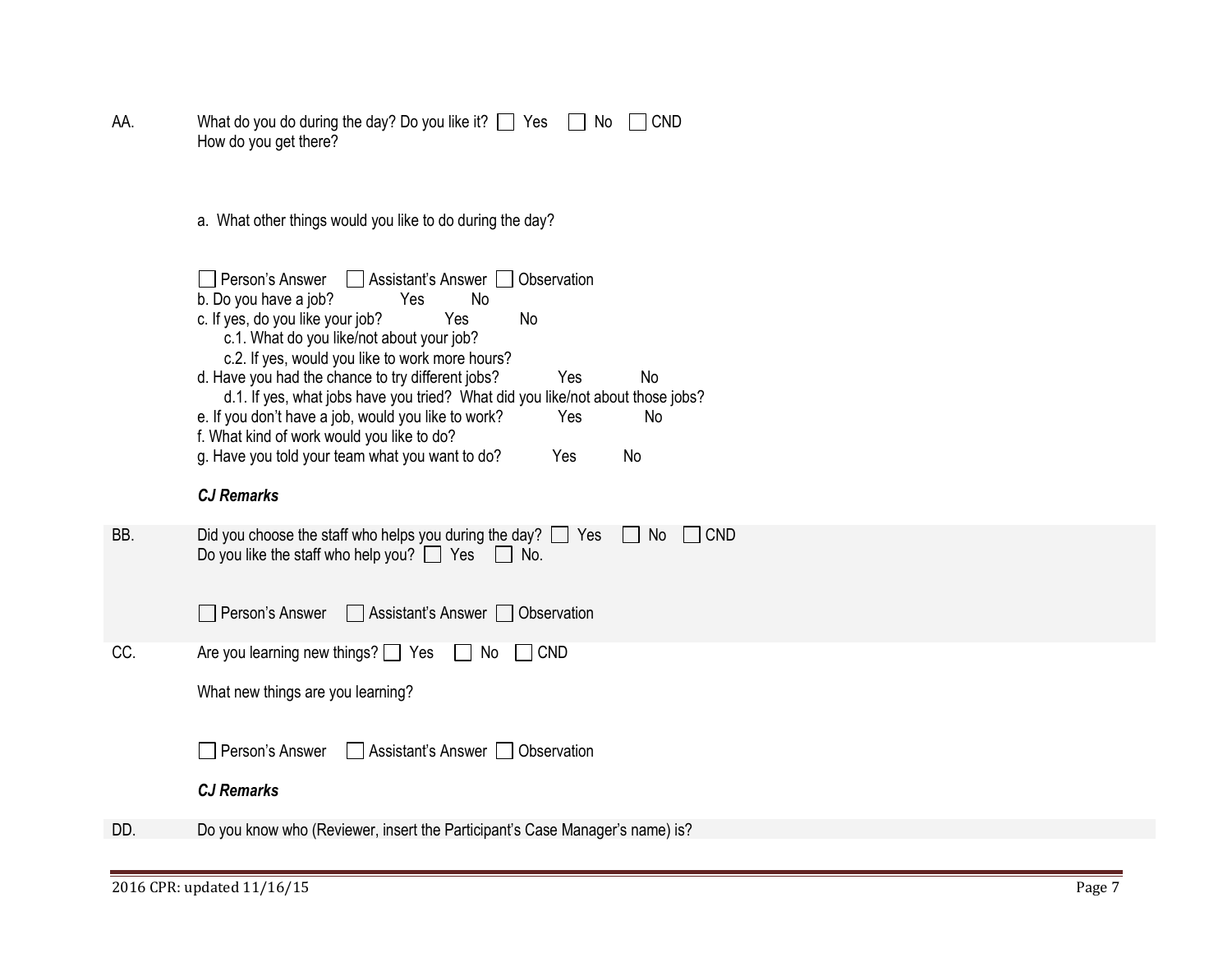|     | Do you like $\qquad \qquad$ ? $\qquad$ Yes $\qquad \qquad$ No $\qquad$ CND If no, why?<br>Do you think that _________________ helps you? ____ Yes ______ No<br>$\gamma$ |
|-----|-------------------------------------------------------------------------------------------------------------------------------------------------------------------------|
|     | Person's Answer Assistant's Answer Observation                                                                                                                          |
| EE. | Do you have a guardian? $\Box$ Yes $\Box$ No $\Box$ CND<br>Who is your guardian?<br>Does your guardian help you? □ Yes □ No □ CND                                       |
|     | Person's Answer<br>□ Assistant's Answer                                                                                                                                 |
| FF. | Do you go to meetings to talk about what you want, what you need, and about your future? $\Box$ Yes $\Box$ No<br>$\Box$ CND                                             |
|     | Do people listen to what you have to say? $\Box$ Yes $\Box$ No $\Box$ CND                                                                                               |
|     | Does your team help you get what you want and need? $\Box$ Yes $\Box$ No $\Box$ CND                                                                                     |
|     | □ Person's Answer □ Assistant's Answer □ Observation                                                                                                                    |
| GG. | What do you wish for? $\Box$ CND                                                                                                                                        |
|     | Person's Answer<br>Assistant's Answer   Observation                                                                                                                     |
|     | <b>CJ Remarks</b>                                                                                                                                                       |
| HH. | Is there anything else you would like to tell me?                                                                                                                       |
|     | Person's Answer<br>Assistant's Answer   Observation                                                                                                                     |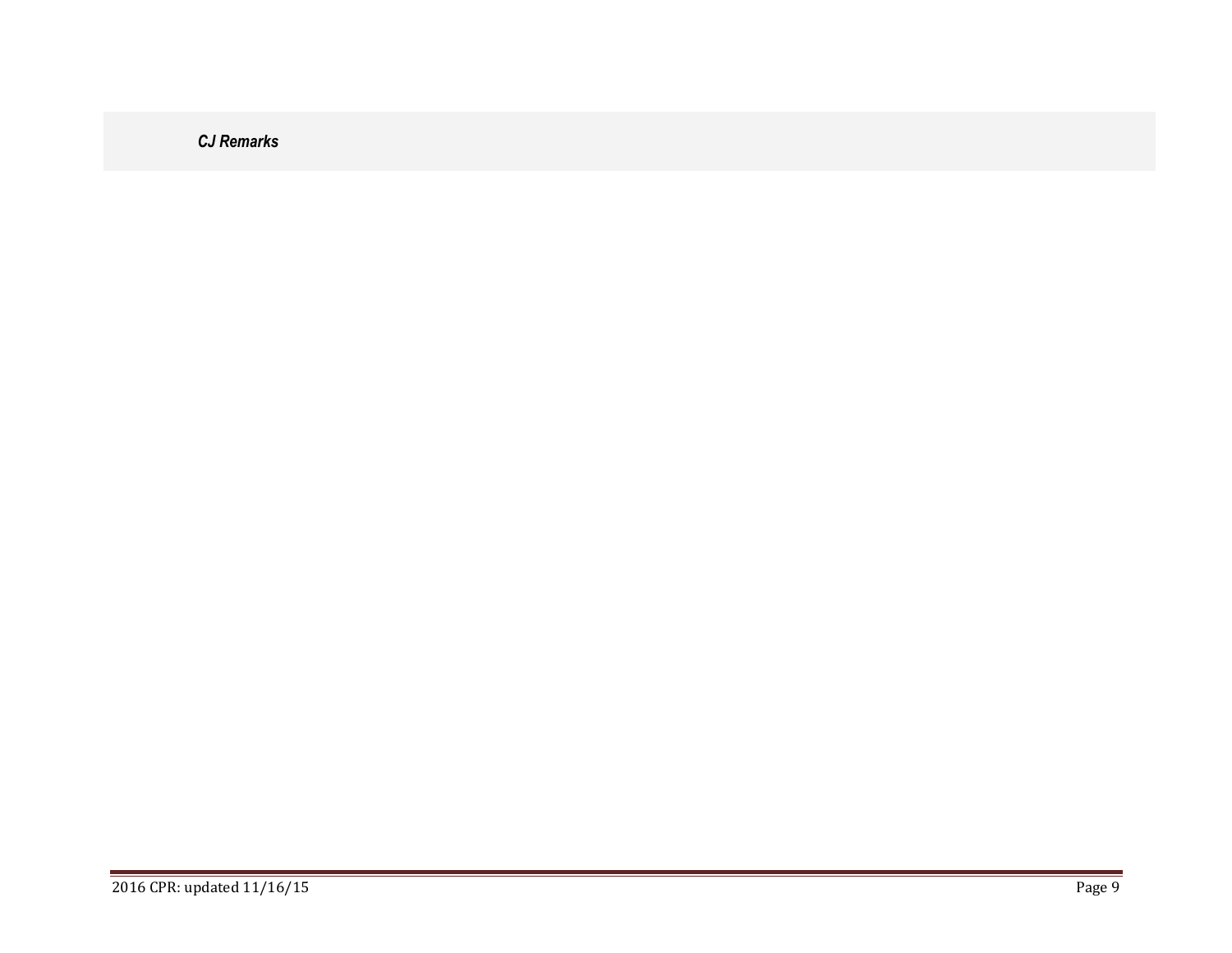

# 2013 COMMUNITY PRACTICE REVIEW

**PROTOCOL #5: GUARDIAN INTERVIEW** Jackson v. Ft. Stanton

| Date:                                                     |  |
|-----------------------------------------------------------|--|
| Name of Guardian Interviewed:                             |  |
| Is this person a corporate guardian? $\Box$ Yes $\Box$ No |  |
| Phone number of the person interviewed:                   |  |

Reviewer's Name: If not Guardian, relationship to the Person: o If yes, name of agency:

# **Guardian Interview**

If the Reviewer is not able to complete the full interview, the Reviewer should ensure that at least the following topics are discussed:

- satisfaction with the person's total program;
- involvement of guardian in the planning process;
- knowledge and use of grievance and appeal processes;
- **■** level of satisfaction with case manager;
- **EXECUTE:** frequency and adequacy of communication with the team; and,
- perception of the adequacy of the implementation of services.

#### **The reviewer is expected to phrase or rephrase questions as necessary to promote communication addressing the intent of the question.**

A. Tell me about (person). The interviewee may ask, "What do you want to know?" The reviewer can respond by saying: "I've never met (name of the person) or I don't know (the person) well —so please tell me about her/him".

### *CJ Remarks*

B. From your knowledge of this person, what are his/her strengths?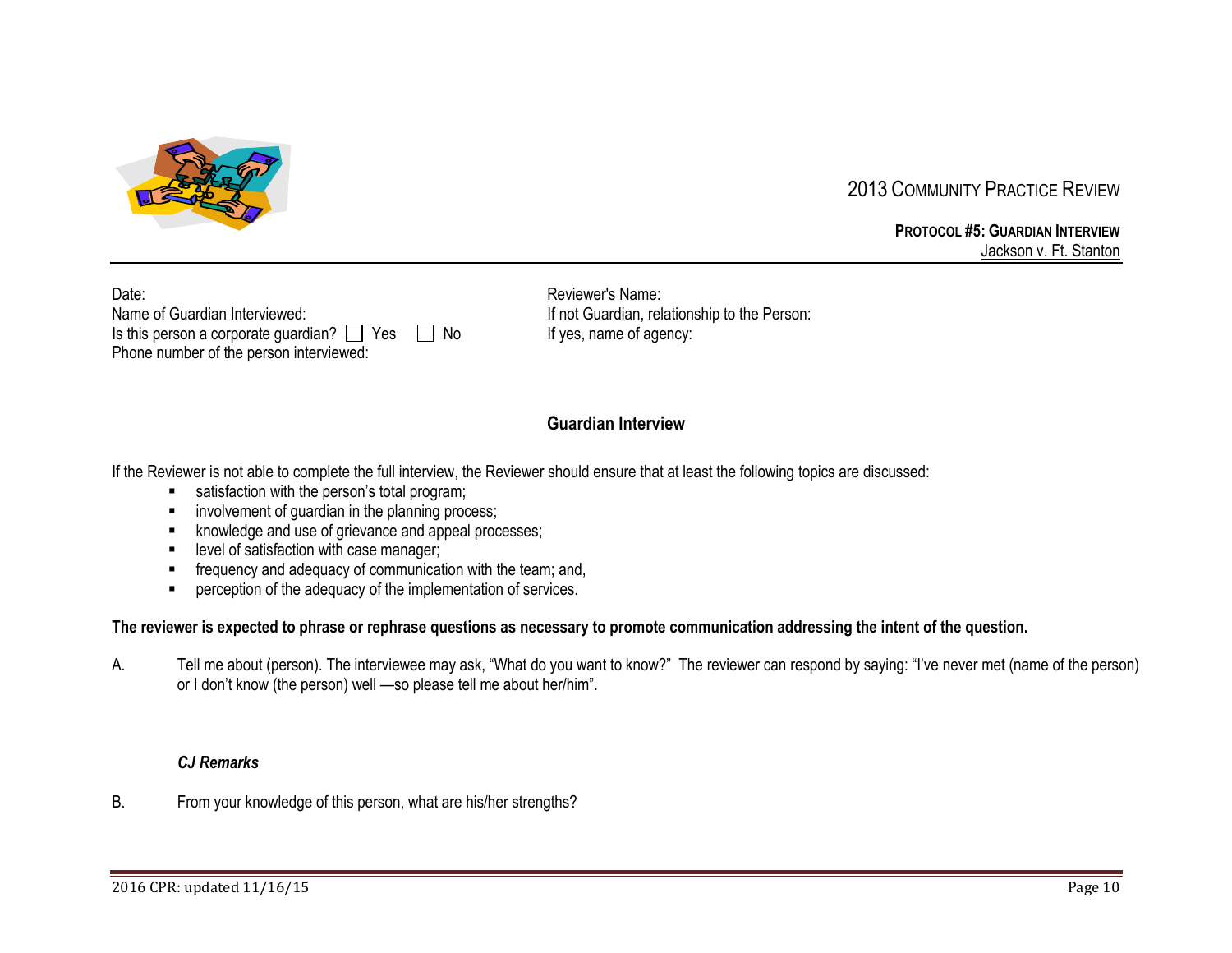- C. How long have you been this person's legal guardian?
- D. How much contact do you have with the person? (List how many times per week or month or year the guardian is in contact and type of contact, e.g., faceto-face, telephone, letter, etc.)

### *CJ Remarks*

E. Do you know who the person's case manager is? List name.

### *CJ Remarks*

F. How much contact do you have with the case manager?

### *CJ Remarks*

G. Is the case manager helpful to you?

# *CJ Remarks*

- H. a. How much contact do you have with the person's work/day service provider?
	- b. How much contact do you have with the person's residential provider?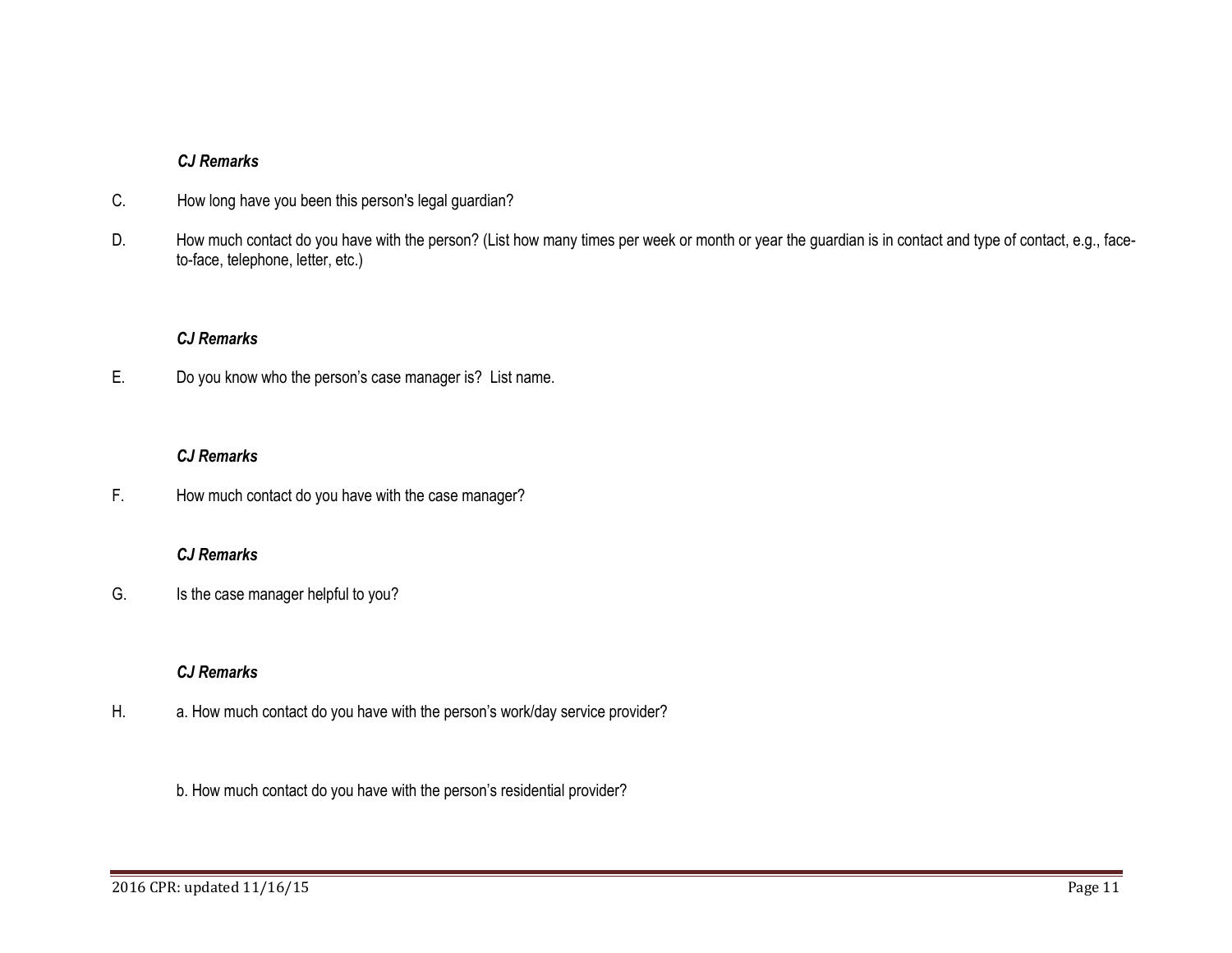I. Do they work with you to ensure the person's program is adequate/appropriate?

### *CJ Remarks*

J. Have the providers explained how you would appeal a planning decision or situations that you don't agree with?

### *CJ Remarks*

K. Do you consider yourself part of the person's Team? Note: If the guardian indicates s/he is not a part of the IDT, ask the guardian if s/he attends meetings about the person. Try to determine if the guardian had any input in the ISP.

# *CJ Remarks*

L. Do you receive a copy of the person's ISP?

# *CJ Remarks*

M. Is the person given choices based on his/her cultural preferences? Please give examples.

# *CJ Remarks*

N. Are the person's culture and values (beliefs) honored in service planning and service delivery? If Yes, please give examples.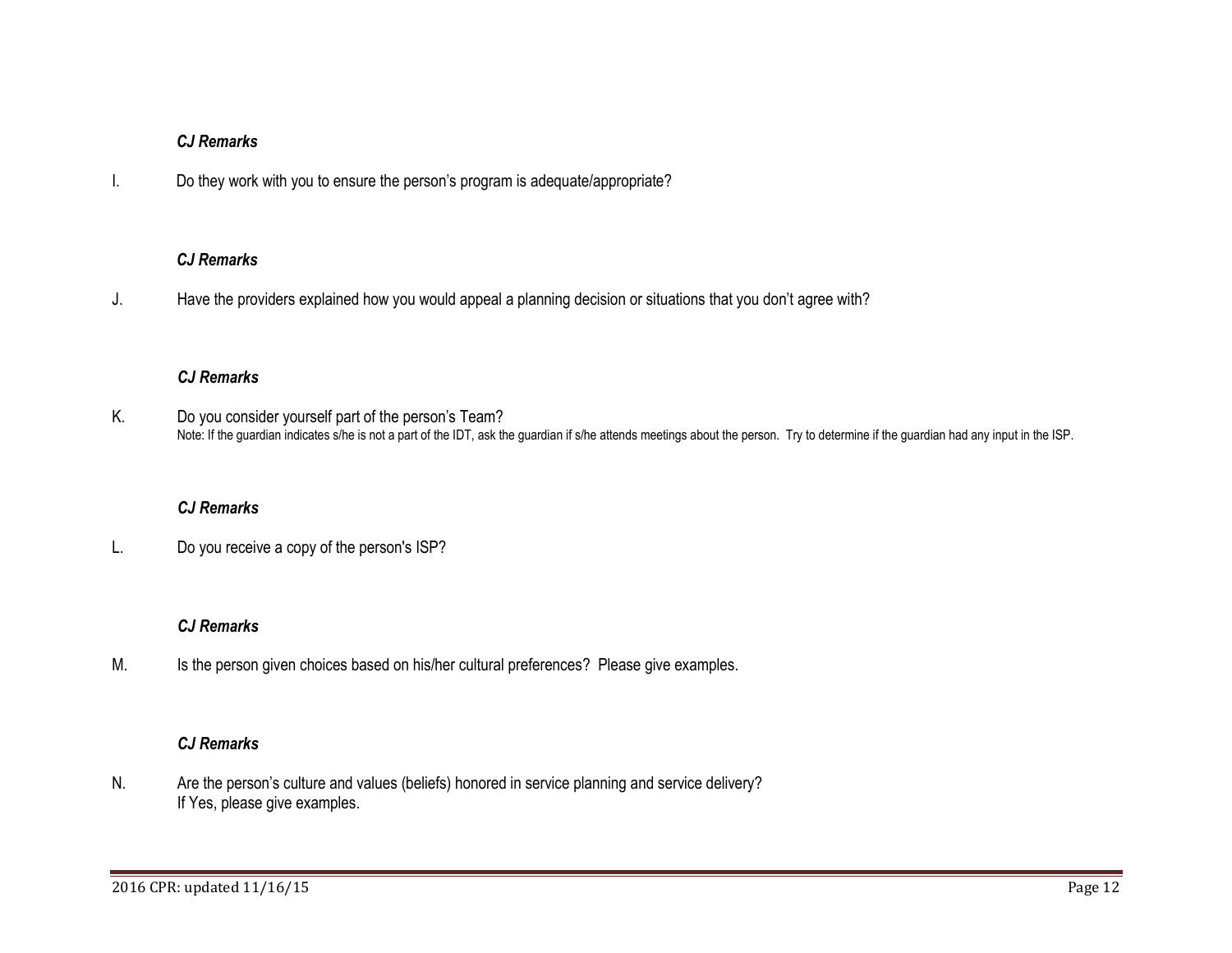O. What is your long-term vision for this person? What would you like to see them doing in three years?

#### *CJ Remarks*

P. What are this person's most significant needs?

# *CJ Remarks*

Q. Were you offered choices in deciding services for this person?

### *CJ Remarks*

R. Are the services provided now addressing the person's needs?

#### *CJ Remarks*

S. Are you satisfied with the person's residential situation? If No, explain.

#### *CJ Remarks*

T. Are you satisfied with the person's current work/day situation? If No, explain.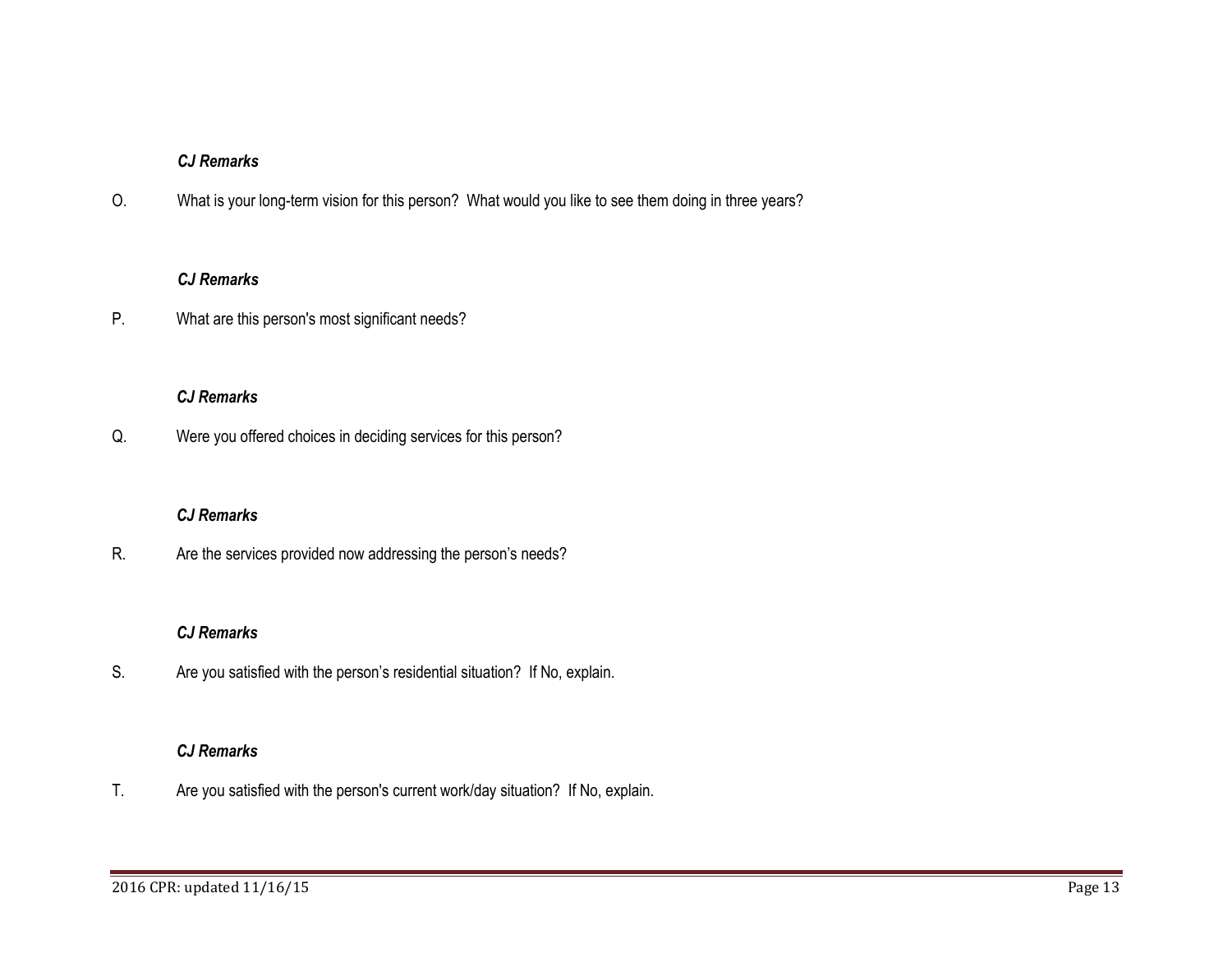Is the person working (any type of employment)? Yes/No

If no, do you support his/her obtaining employment? Please explain.

If yes, do you support an increase in the weekly hours he/she is working? Please explain.

### *CJ Remarks*

U. Does the person appear satisfied with the residential/day/other services? Please explain.

### *CJ Remarks*

V. Does the person participate in community activities?

### How often?

#### *CJ Remarks*

W. Does this person need adaptive equipment, environmental modifications or assistive technology? Please explain.

#### *CJ Remarks*

X. Do you feel comfortable using these devices with the person? Please explain.